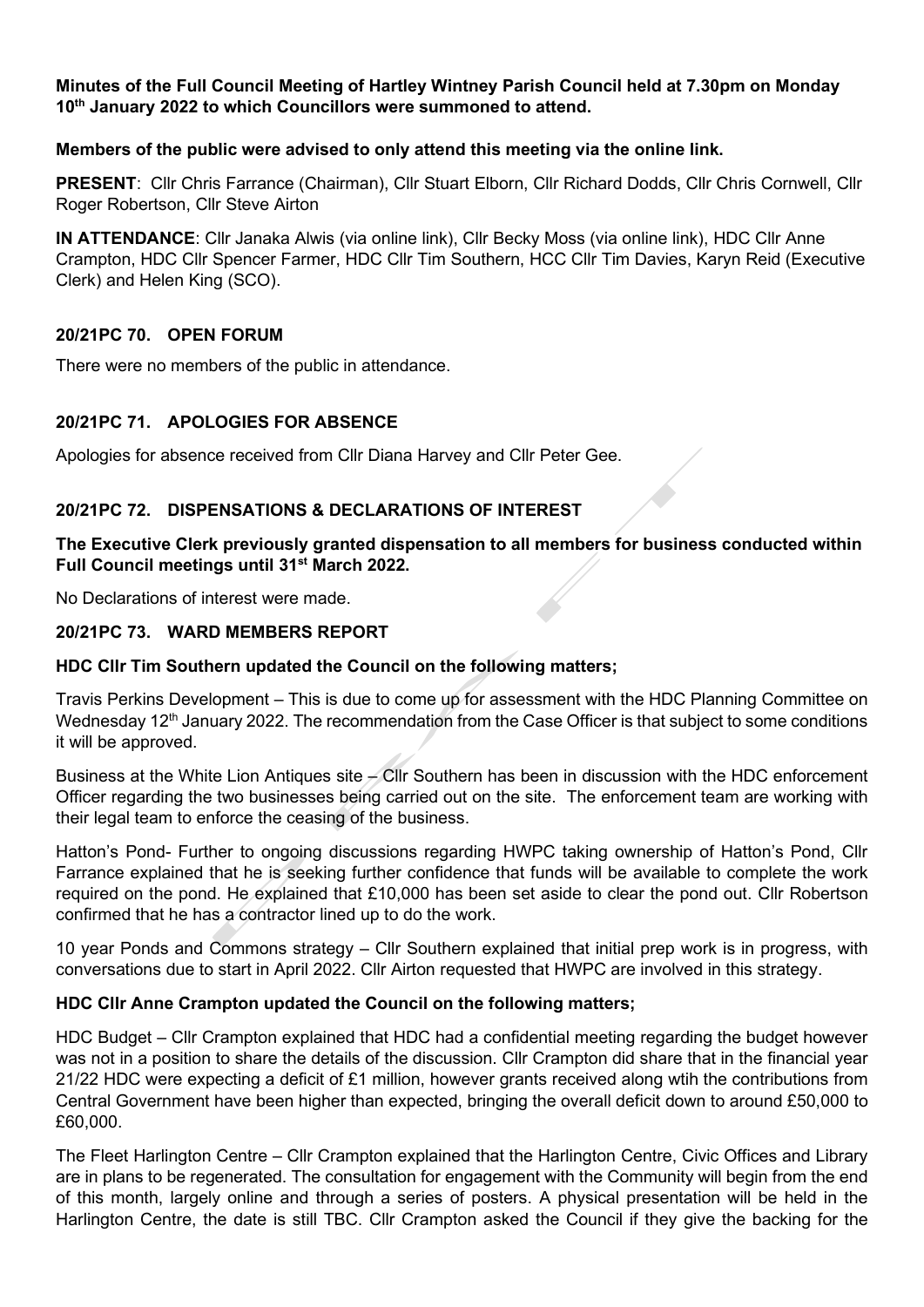physical presentation to brought to Hartley Wintney for residents to engage in the consultation. Cllr Farrance confirmed that in principle the HWPC would like for a presentation to be held in Hartley Wintney.

## **HDC Cllr Spencer Farmer updated the Council on the following matters;**

Fleet Road closure – The closure is in place from today, with diversion signs in place, stating the planned dates of the road closure. The proposed completion date is 26<sup>th</sup> March, however SEW will keep HDC and HWPC informed of progress should this date change.

### **HCC Cllr Tim Davies updated the Council on the following matters;**

No 7 Tiger Bus route termination- Cllr Davies had a meeting with Rob Humby, the Executive Lead Member for Economy, Transport and Environment at HCC to raise his serious concerns. Rob Humby advised that he will speak as a matter of urgency with Reading Borough Council regarding this.

Fleet Road closure- Cllr Davies confirmed that whilst the road is closed for SEW works, resurfacing works will also take place in the worst affected areas.

# **20/21PC 74. APPROVAL OF MINUTES, ACTIONS LOG & PARISH OFFICE REPORT**

Cllr Elborn proposed approval of the minutes and actions log of the Full Council meeting on  $6<sup>th</sup>$  December 2021, Seconded by Cllr Airton. **AGREED by all.**

Cllr Farrance signed the minutes as a complete and accurate record.

The Cllrs reviewed the actions log. Cllr Farrance noted that a meeting with Steve Cardwell of Whitewater Health is not yet confirmed. Cllr Crampton mentioned that they are trying to recruit more receptionists and they are interested in Cllr Crampton's suggestion of specific training for receptionists. Cllr Dodds offered his support with a future meeting between HWPC and Whitewater Health.

The Executive Clerk noted that a review of marketing plans will be scheduled as a separate meeting.

The Executive Clerk presented the Parish Office report to the Council, noting a request from the HCC Community Transport department to provide support with an additional service as a result of the cancellation of the No.7 Tiger bus route.

#### **20/21PC 75. PARISH COUNCIL FINANCE** – review & approval of following:

i) To approve Payments listing (attached)

The Council reviewed the payments listing. Cllr Elborn proposed approval of the Payments listing, seconded by Cllr Dodds. **AGREED by all.**

ii) To receive income and expenditure, cashbooks and bank reconciliations for November 2021 (attached)

Cllr Farrance noted that the Council have received the income and expenditure, cashbooks and bank reconciliations for November 2021.

iii) To receive draft 22/23 budget for and recommendation from Finance Committee (attached)

Cllr Farrance presented the draft 22/23 budget to the Council in Cllr Gee's absence. The Cllrs discussed a subsequent suggestion to reduce the events budget from £30,000 to £20,000. The Cllrs decided to continue with the recommended figure for the events budget as proposed by the Finance committee. The Executive Clerk presented the final budgeted annual precept figure of £251,435. This is an increase of 18%, with the tax base (cost per annum for Band D property) increasing from est. £77 to £91.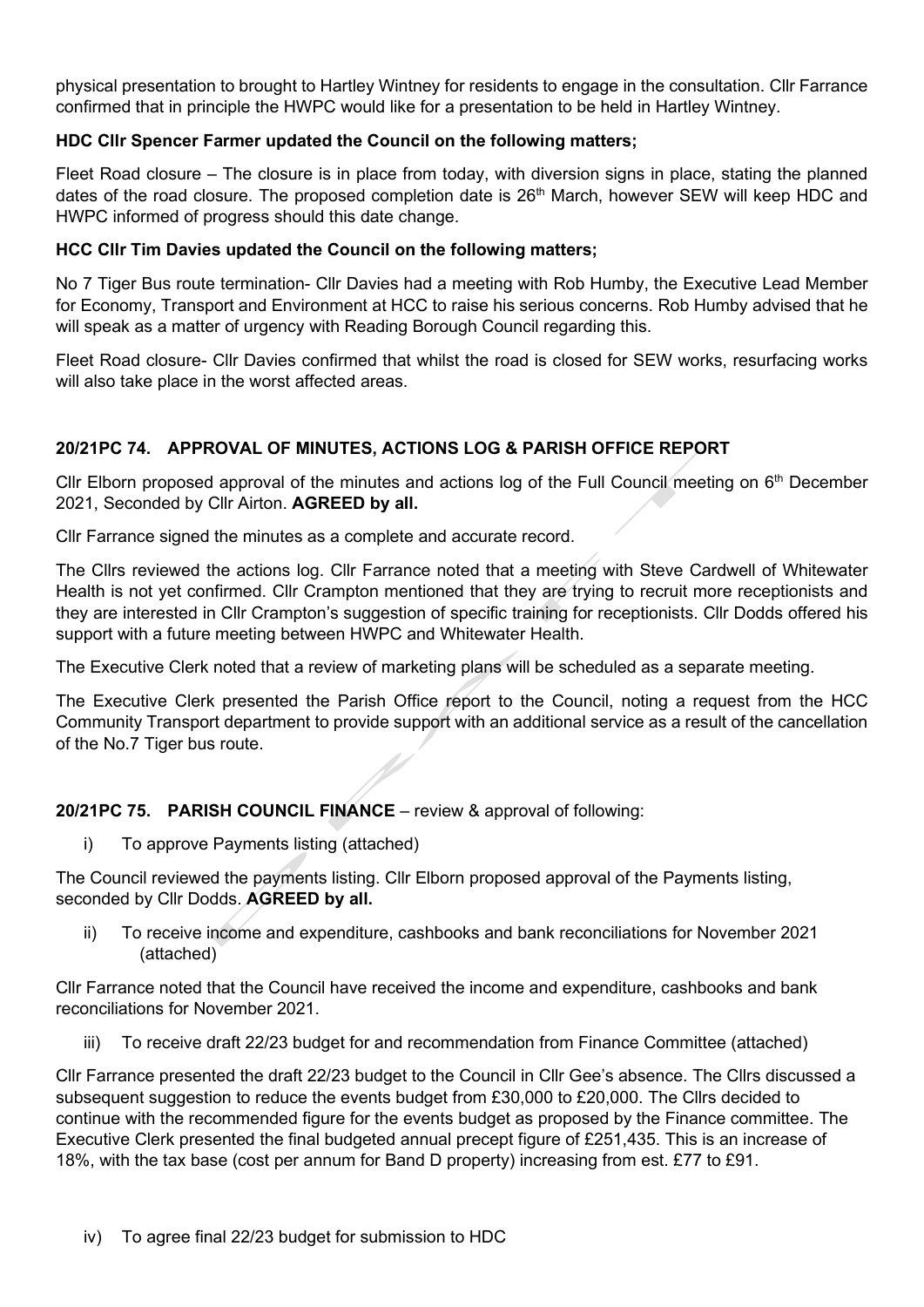Cllr Farrance proposed a vote to support the draft 22/23 budget as recommended by the Finance Commitee. **ALL in favour.**

## **ACTION: Cllr Farrance to draft an article for the Contact magazine to inform Parishioners on how the precept figure was determined and agreed.**

## **20/21PC 76. PARISH COUNCIL MATTERS**

i) Contact article and service withdrawal of Reading Bus Service (circulated)

Cllr Farrance explained that when Reading Buses previously reduced the service through Hartley Wintney, there was no consultation and no tangible response from Reading Borough Council.

The Executive Clerk noted that she believes that Reading Buses communicated with HCC regarding the termination of the No.7 Tiger bus in November 2021. It is currently unclear as to whether this is a temporary suspension of the service, due to the closure of the Fleet Road, or if it is a permanent suspension of the service. No official notice has been provided in writing to HWPC regarding the future of the service.

Cllr Farrance requested that Cllr Cornwell establish further clarification on the future position of the No.7 Tiger service using his relevant contacts.

## **ACTION: Cllr Cornwell to establish and feedback any findings related to the future of the No.7 Tiger bus service.**

# **ACTION: Cllr Farrance to write to MP Ranil Jayawardena regarding the concerns raised.**

Cllr Farrance noted that there is a gathering organised by a local resident on Saturday 15<sup>th</sup> January at the Swan Court bus stop. Parish Councillors are welcome to attend at their own discretion.

The Cllrs briefly discussed the request from HCC to add an additional Community Bus service for residents needing to return to Hartley Wintney from Fleet in the afternoons. Cllr Farrance noted that he wished to discuss this outside of the meeting with the Executive Clerk and Community Bus Administrator.

# **20/21PC 77. CHAIRMAN'S ANNOUNCEMENTS & PARISH COUNCILLOR MATTERS**

Cllr Robertson enquired as to whether the new Parish Truck was still on track for delivery in April or there were any delays. The Executive Clerk confirmed that delivery was expected for end of April 2022. It was also noted that the current truck was due in for repair.

Cllr Elborn noted that that the planning application at Taplins Farm has been rejected, so subject to enforcement the temporary storage unit will be removed, resulting in reduced traffic down Taplins lane. Cllr Elborn also confirmed that a full Wifi service has now been installed at the LPC.

Cllr Airton queried if the Phoenix Green bench is ready to be re-instated. The Executive Clerk confirmed that we are waiting for HDC to deliver the bench back. Cllr Airton aired his frustration that this has taken a very long time for the bench to be returned.

# **ACTION: Cllr Farrance to write to the joint Chief Executives at HDC to air a number of concerns.**

Cllr Farrance queried the failing of the lights in the car park over the Christmas period. The Executive Clerk explained that this was HDC responsibility and it was rectified by them.

Cllr Farrance noted that there is an article on Hartley Wintney in the January edition of the Hampshire Life Magazine. This has been publicised on the HWPC website and social media channels.

Cllr Farrance noted that he is attending a meeting on Tuesday 11<sup>th</sup> January to explore the principle of rewilding at the St Mary's churchyard.

Cllr Farrance noted that he will be standing down as Chairman at the end of the year. He would like there to be an open ballot for the new position of Chairman. He would like to invite the Councillors to consider the Chairmanship position and is willing to discuss the role with any interested parties.